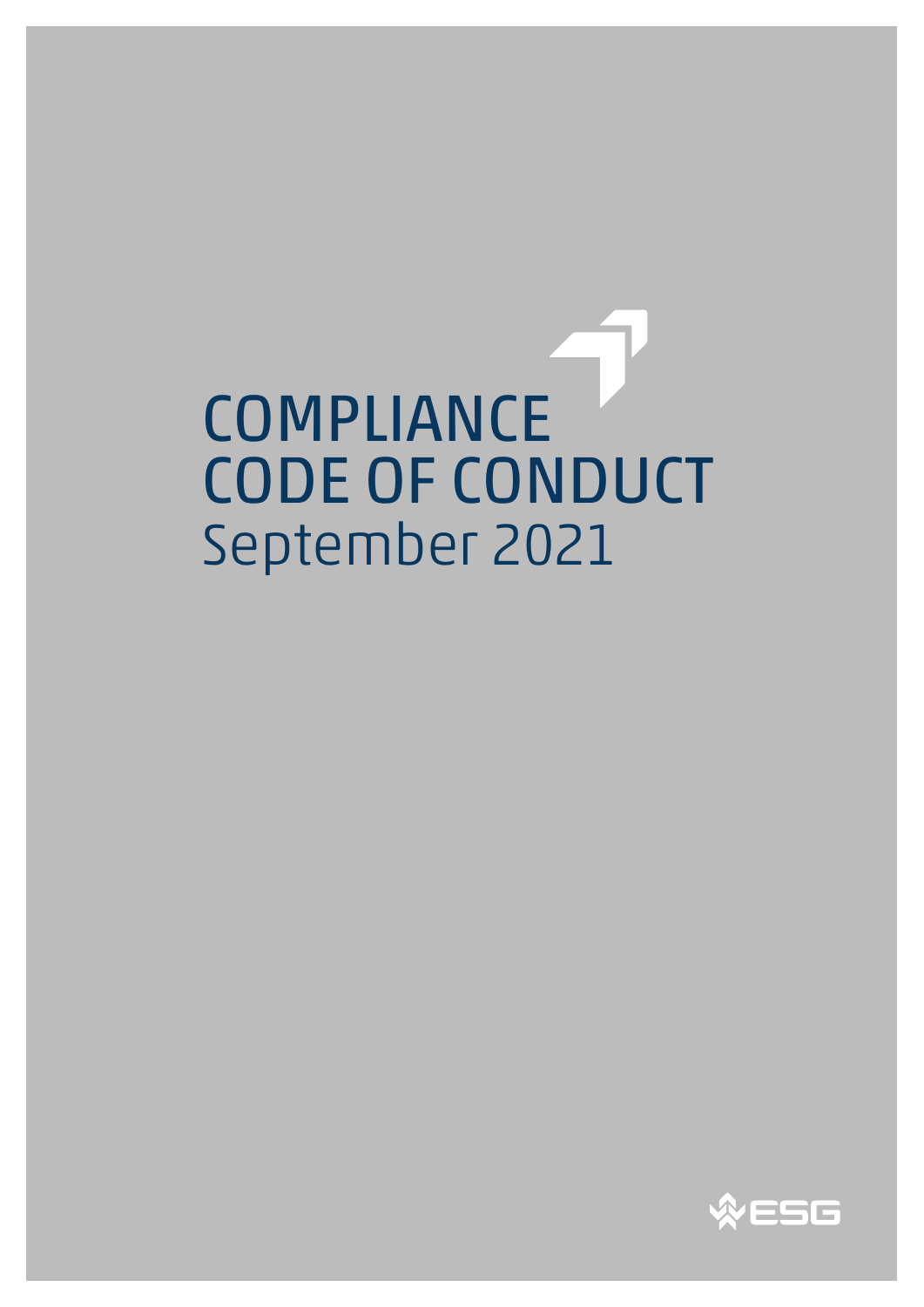### Management Foreword

Dear staff,

As management of the company, we have particular responsibility for the business success of the overall ESG Group. You too play a role in shaping the future of the ESG Group, within your individual area of responsibility. We see it as our task to ensure that all Group companies are successful in the market. We do believe however that it's not just success in business that's important, it's also the way we do business."

We share responsibility for ensuring that ESG as a company complies with all applicable laws in conducting its business operations. For us, responsibility also means that decency and fairness are the basis for our actions. Such propriety is to characterize our interactions with one another, with our business partners and with third parties.

The Compliance Code of Conduct thus outlines both our commitment to responsibility and the principles that are to guide our conduct. These are our obligations, but you too have to fulfill them in your day-to-day work.

We ask that you please read the Code of Conduct carefully with the above points in mind and uphold the articles of conduct outlined therein. For doing so is essential for us to live up to our duty and operate a successful and responsible enterprise over the long term.

Sincerely,

Dr. Mihaela Seidl Christoph Otten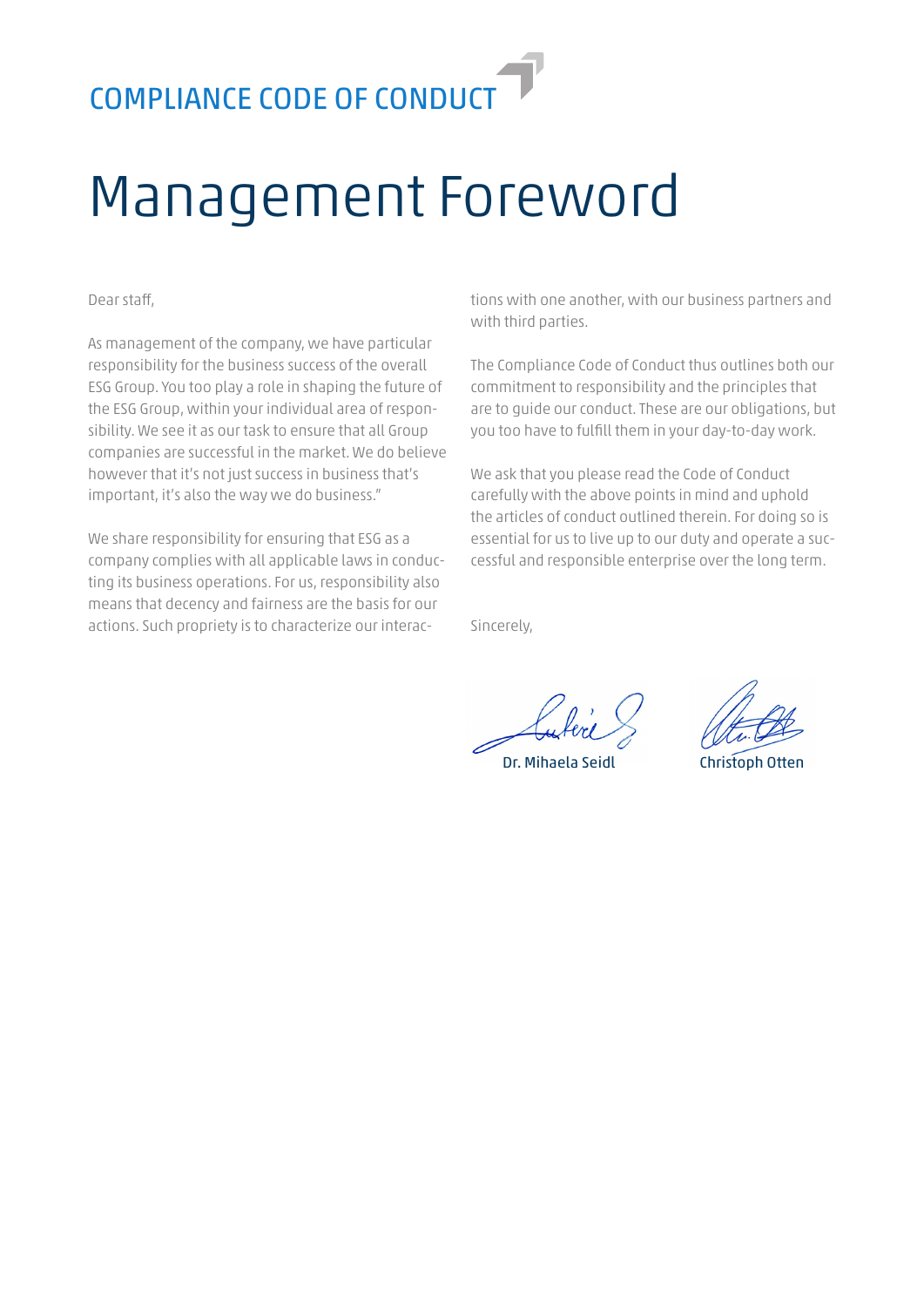# Responsibility

ESG acknowledges its social responsibility as part of society and as a business enterprise and an employer. The Code of Conduct outlines the basic principles which our society deems necessary for corporations to uphold in order to ensure that they act responsibly and in compliance with laws.

Top management, middle management and all staff are equally required to uphold the principles set forth in the Code of Conduct. The Code applies to ESG Elektroniksystem- und Logistik-GmbH (ESG) and within the ESG Group. Group companies may however adopt their own codes of conduct as long as these do not conflict with the principles stated herein.

The Code of Conduct is based on the UN Universal Declaration of Human Rights as well as the UN Global

Compact and the ILO conventions on fundamental labor principles and rights. The company's respect for human dignity and commitment to upholding human rights are primarily reflected in how we work to ensure a safe work environment and provide fairly paid, socially responsible employment. The principle of freedom of choice of employment applies, according to which no person shall be forced against their will into compulsory labor, nor shall they be restricted in their freedom of movement. Child labor is banned.

ESG ensures that, within the framework of existing legislation, employees are allowed to join employee organizations which represent employees' interests. This includes the freedom to constructively co-govern the company within the framework of company works councils.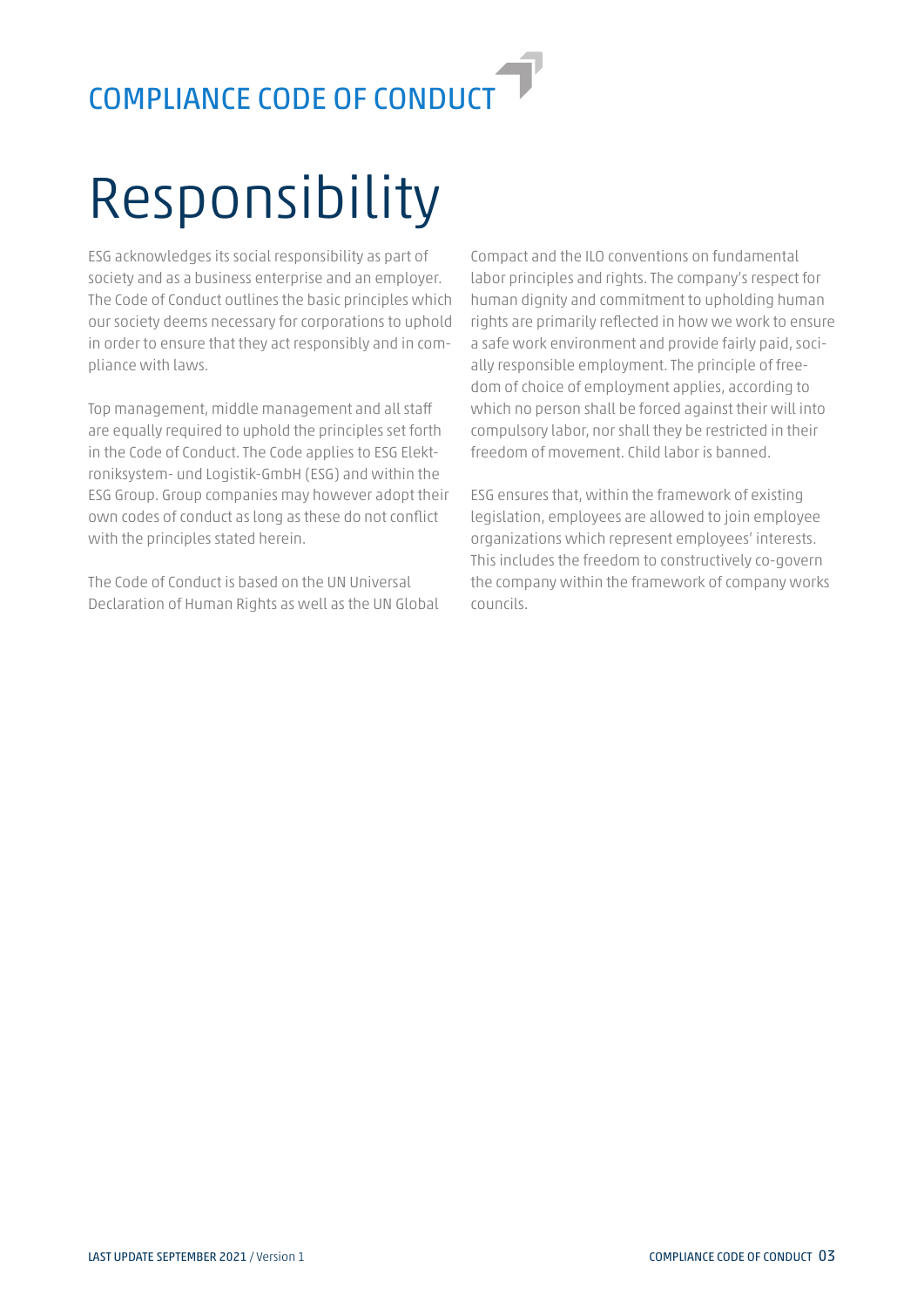#### Human interaction, conduct and compliance communications

The Compliance Code of Conduct serves as a guide to acting responsibly, in conformity with applicable laws. Managers play a special role as models of proper action, which they must demonstrate by conducting themselves responsibly in their day-to-day work. The Code does not and cannot address every particular situation or conceivable case. All parties are thus encouraged to become informed and educate themselves whenever any doubt exists concerning what proper conduct would be.

If an employee observes misconduct or non-conformity with the articles of conduct, such instances should be openly addressed or reported—not ignored. No employee shall be disadvantaged or punished for reporting such instances in good faith, even if it may later be established that non-conformity was not in evidence.

The individuals to whom such instances are to be reported are generally the employee's direct manager or the respective department or desk/unit responsible. Any matters relating to the protection of classified information should be directed to the Security Officer. All employees are entitled to directly contact the Com-

pliance Help Desk. Anyone may utilize the Whistleblowing System or contact the ESG Ombudsman regarding any matters or incidents of a particularly sensitive nature.

Further information is provided on the internet information pages for the Whistleblowing System, and on the intranet/the ESG Wiki under 'Unternehmen/Stabsstellen/Compliance'.

#### GENERAL COMPLIANCE CONTACT DATA:

- » Compliance Help Desk: compliance@esg.de
- » Ombudsmann: esg@risk-communication.de
- » Security Officer: sicherheitsmeldung@esg.de
- » Whistleblowing system: https://esg.integrityplatform.org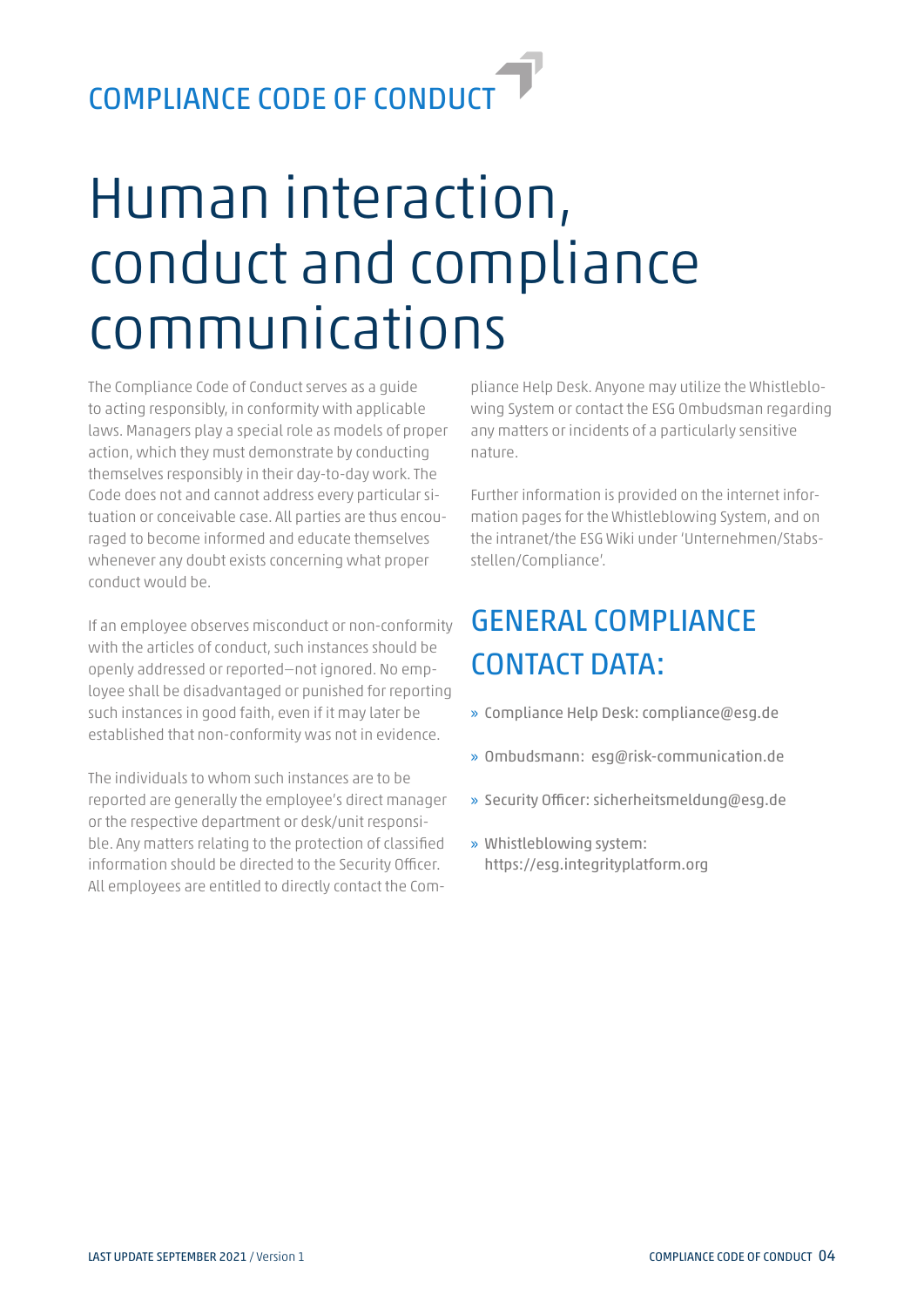# 01 Occupational health and safety

ESG is concerned about the health and safety of the company's employees and contractors. To this end, the company ensures that employees have a proper work environment by having expert personnel regularly review whether proper conditions are in place.

Principle of conduct: ESG top management, middle management, rank-and-file staff and other individuals participate in mandatory occupational safety training sessions and adhere to the occupational safety regulations in place. Any significant, immediate safety or health hazard must be reported without delay.

## 02 Non-discrimination requirements

ESG values diversity and expects personnel to interact in a proper spirit of goodwill. No person shall be disadvantaged, favored, harassed, bullied or victimized on the grounds of his or her race, ethnic origin, color, nationality, gender, religion, ideology, disability, age, sexual orientation or other characteristics.

Principle of conduct: Every individual in the ESG organization is called upon to contribute to maintaining an open and inclusive working environment, and to treat others with respect at all times.

# 03 Environmental protection

ESG uses natural resources, such as electricity, heat and water, prudently so as to avoid environmental detriment. The company systematically monitors compliance with legal requirements and strives for continuous improvements in its use of resources.

Principle of conduct: Top management, middle management and rank-and-file staff of ESG avoid pollution and wastage of natural resources.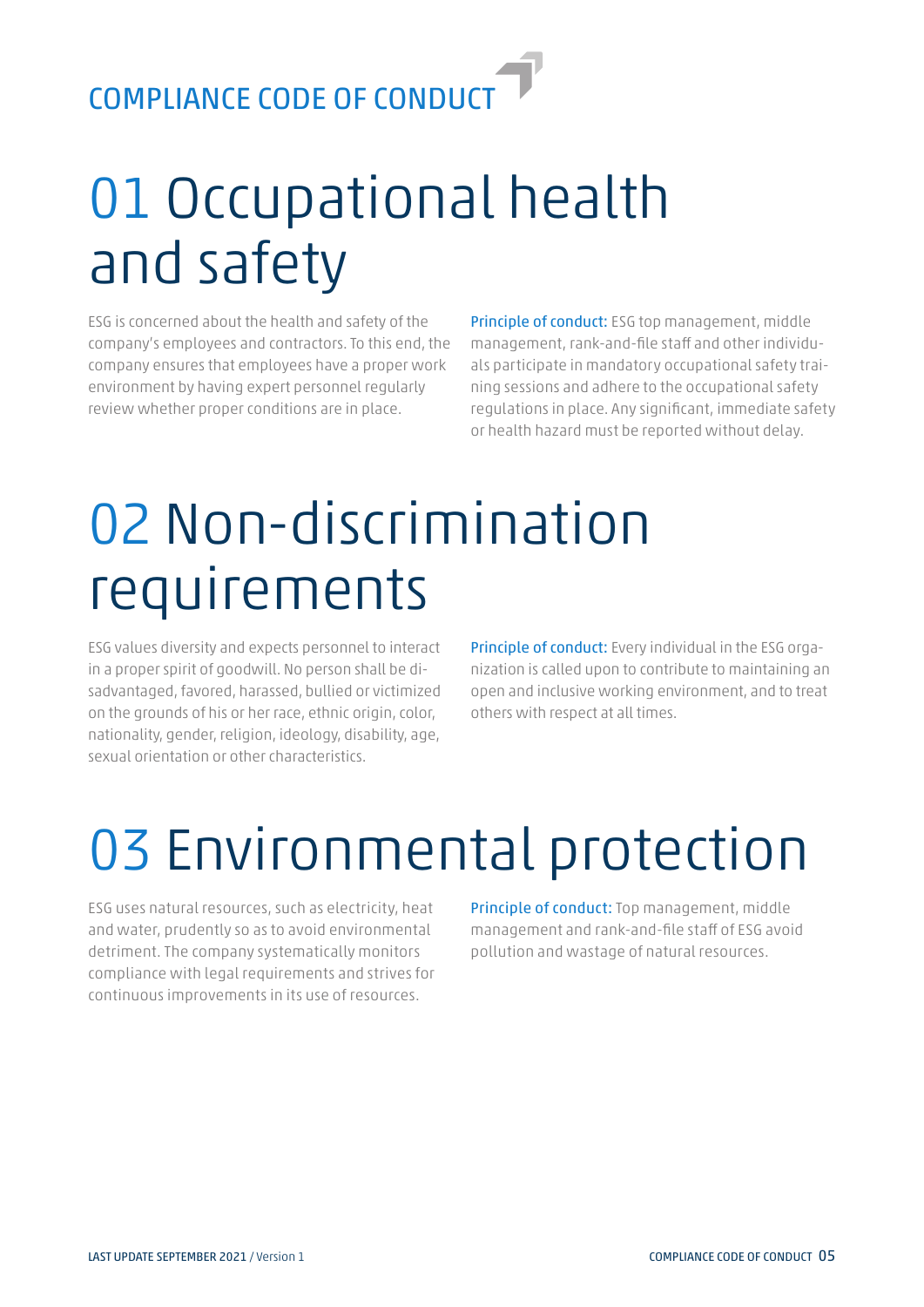## 04 Upholding quality standards

Quality processes are in place to ensure that ESG products and work results conform with the "scientific and technological state of the art" and the respective safety-relevant standards and specifications. This applies in particular to work/products in areas in which transport safety is a sensitive issue such as the aerospace and automotive industries.

Principle of conduct: Top management, middle management and rank-and-file staff of ESG adhere to the procedures and processes in place for work and production.

### 05 Accounting, taxes and operational records

ESG keeps its accounting books in accordance with German GAAP. Payroll and billing records, work timesheets and other company records form the basis for the company's accounting and for interactions with the tax authorities. All information and representations must correspond to the facts, be transparently documented and be made available in timely fashion.

Principle of conduct: Proper accounting requires top management, middle management and all rank-andfile staff of ESG to assist conscientiously and in good faith in providing necessary documents and information.

### 06 Trusted business partners

ESG reviews whether suppliers and other business partners, including sales partners in particular, have a comparable code of conduct of their own in place. ESG does not cooperate with persons or companies—among other parties—who/which are involved in money laundering or acts of corruption, or who are tracked on a sanction list. Supplier evaluations are performed to establish confidence that business

partners are able to guarantee the necessary quality of products and services.

Principle of conduct: Top management, middle management and rank-and-file staff of ESG adhere to the procurement processes in place and promptly instigate reviews of business partners.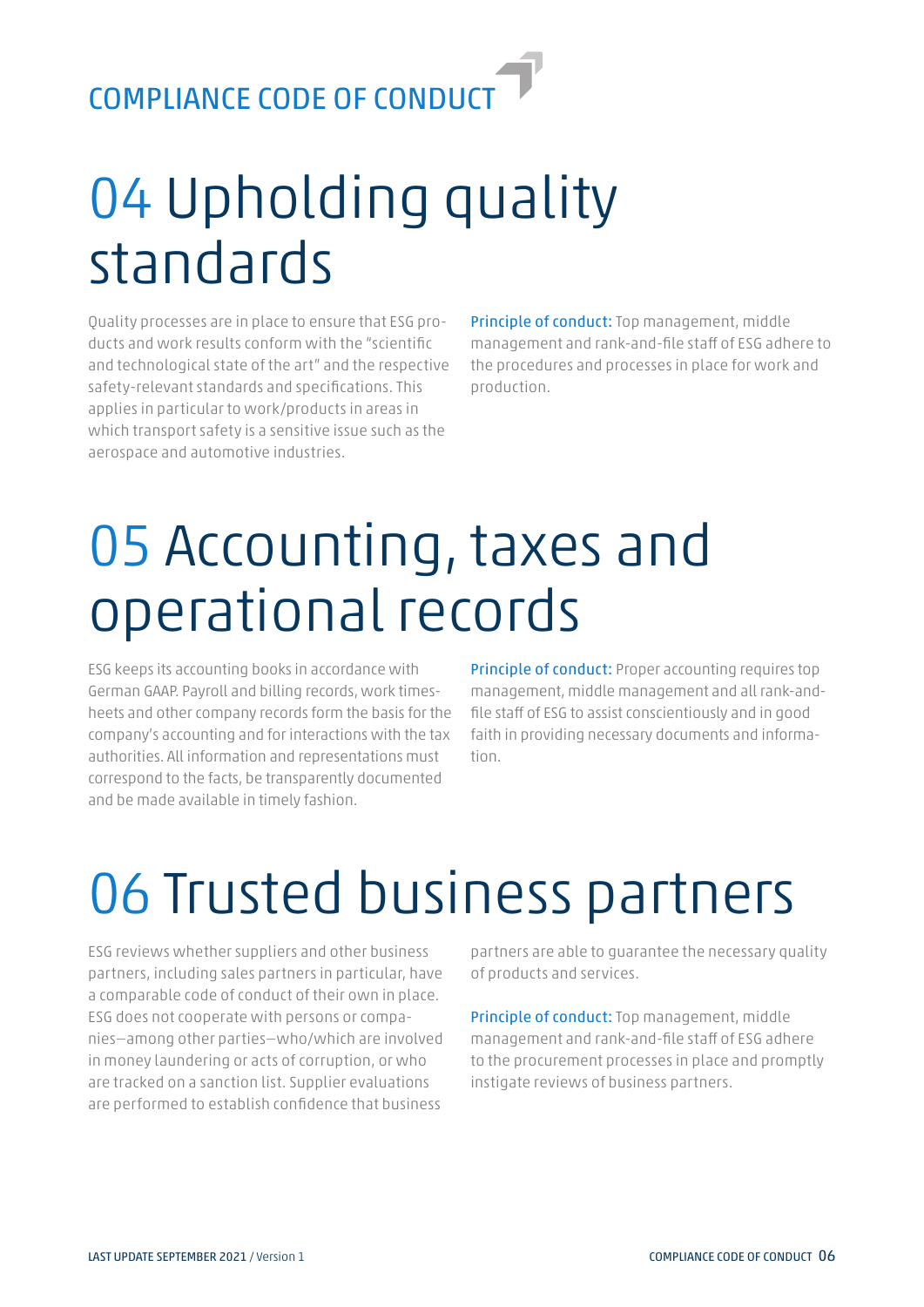## 07 Fair competition and awarding of contracts

ESG declares its support for the principles of a social market economy and fair competition. Any activity which could limit competition or the exchange of non-public information in particular between competitors is prohibited. ESG conforms with procedures which customers have in place for awarding contracts, including public tenders in particular. All information and representations provided in bids must be correct.

Principle of conduct: Top management, middle management and rank-and-file staff of ESG do not enter into illegal agreements with competitors or suppliers, on prices for example, do not collude with other bidders in tenders and do not commit unfair acts in order to influence bidding processes, such as obtaining sensitive information.

# 08 Anti-corruption article

ESG does not grant payments or any other kind of benefit to third parties, nor makes any promises to third parties, in order to bring about or influence decisions. Particular caution is required if any of the aforementioned acts could create an impression of influence being exerted. Lastly, third parties may never be directly or indirectly hired/instructed to perform such acts. In making donations and in sponsorships ESG takes care to ensure that no improper influencing takes place or even the appearance thereof.

Principle of conduct: Top management, middle management and rank-and-file staff of ESG may not accept, solicit, offer or grant any personal benefit in connection with their work activities. The value limits internally defined in the company's organizational instructions must be observed regarding invitations or gifts which are typical in nature for the course of business.

## 09 Avoiding conflicts of interest

A conflict of interest is in evidence if a person has interests which are opposed or contrary to each other at a given point in time, such as in hiring close relatives or friends or taking on outside work for a competitor. Business relationships may only be initiated and maintained on the basis of objective criteria such as quality or price.

Principle of conduct: Top management, middle management and rank-and-file staff of ESG promptly disclose conflicts of interest and act without bias in making decisions. This applies as well to potential conflicts of interest, i.e. situations which could give rise to a conflict of interest at a later point in time.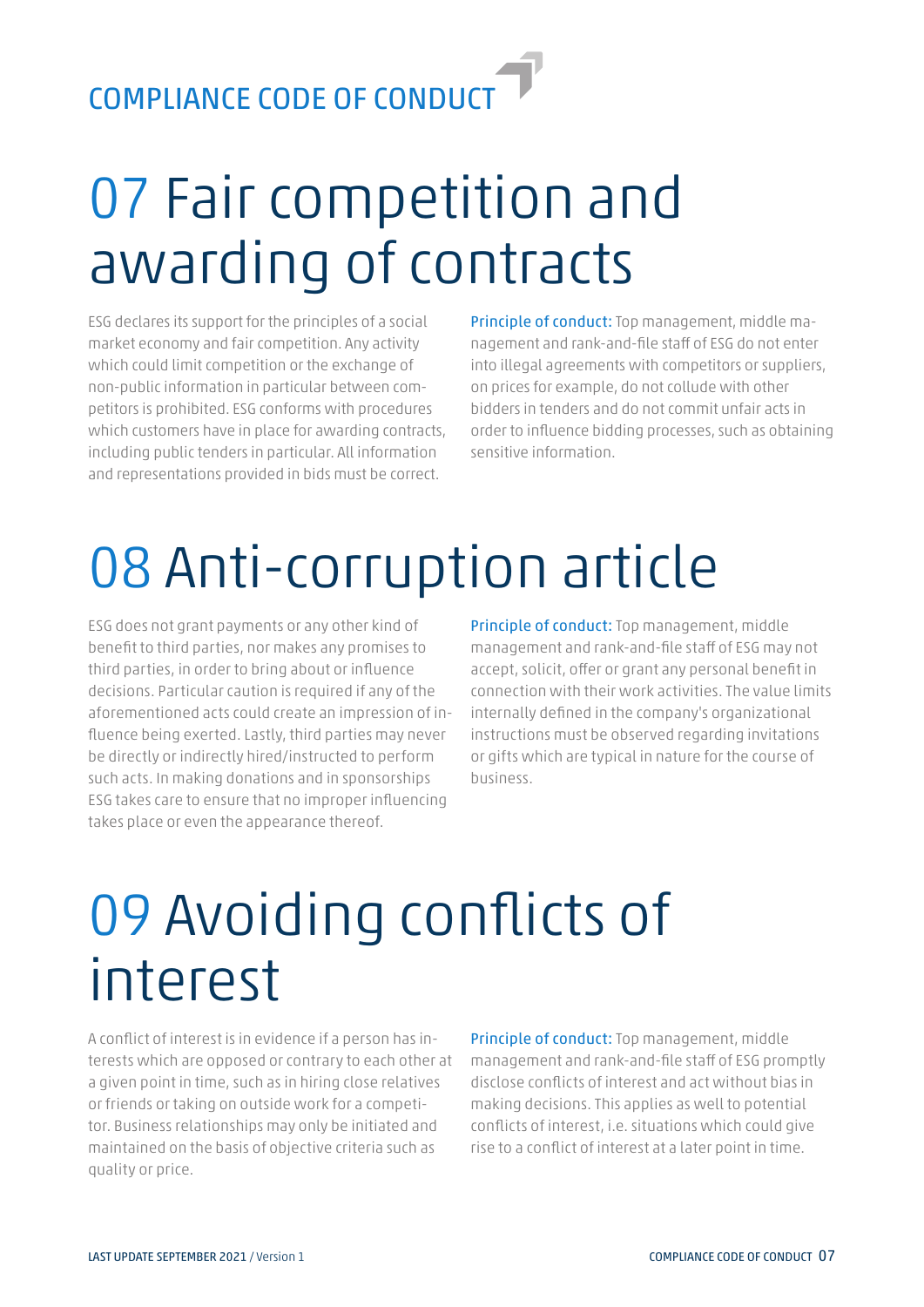#### 10 Compliance with export control law

International trade restrictions may apply to the export, transfer, reexport and/or retransfer of goods, services or know-how, either domestically or to a foreign country. Accordingly, ESG is obligated to establish the proper legality of such transactions under German and international export and customs regulations, and to obtain any necessary approvals. Among other things, this is to prevent such transactions being utilized by persons who are in contact with, finance or are involved in terrorist organizati-

ons, organized crime or other illegal activity. Trade restrictions apply, in particular to arms and dual-use goods, when national or international security interests are affected.

Principle of conduct: Top management, middle management and rank-and-file staff of ESG adhere with the processes in place for the delivery/provision/ transfer of goods and services.

# 11 Data protection

ESG respects and protects every individual's sphere of personal privacy. Personal data generally includes any information concerning personal or objective circumstances which are referenceable to a natural person. Such data may only be collected, processed or used when it is necessary to do so for legal business reasons or when the consent of the person concerned has been obtained.

Principle of conduct: Top management, middle management and rank-and-file staff of ESG may only use or store personal data to the extent and during the period required to perform an operational task, or if their retention/storage is required by law.

## 12 Copyright and intellectual property protections

ESG respects copyright and intellectual property rights of third parties, such as software rights, patents, protected procedures, methods and images and trademarks, and does not use the intellectual property of third parties without the permission of the owner of the corresponding rights.

Principle of conduct: Prior to using the intellectual property of third parties, including software, a review must be conducted to ascertain the permissibility thereof. Where open-source rights are concerned, this review must focus in particular on whether the corresponding conditions and processes for the use of third-party software are met and followed.